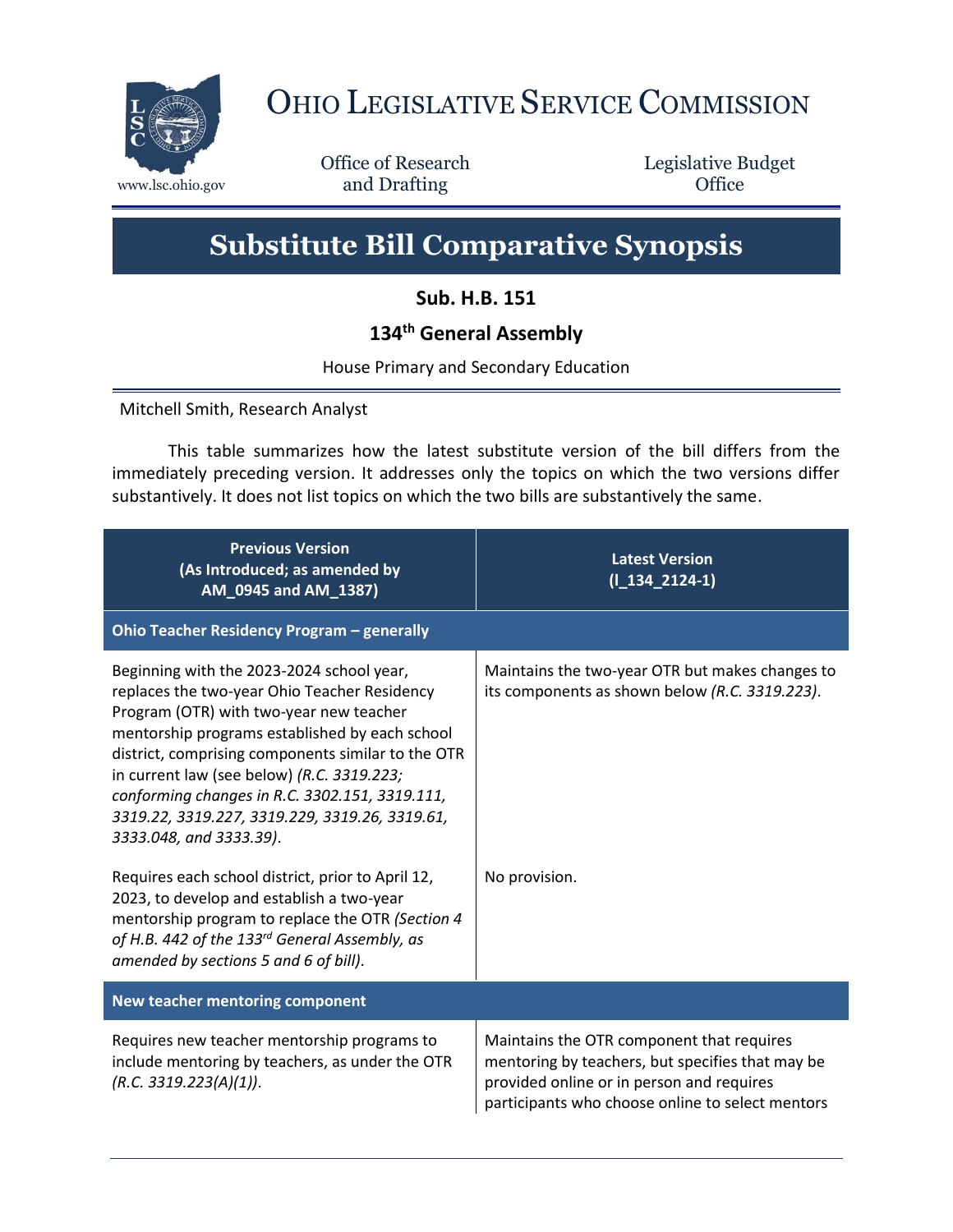| <b>Previous Version</b><br>(As Introduced; as amended by<br>AM_0945 and AM_1387)                                                                                                                                                                     | <b>Latest Version</b><br>$(I_134_2124-1)$                                                                                                                                                                                                                                                                                                                                |  |
|------------------------------------------------------------------------------------------------------------------------------------------------------------------------------------------------------------------------------------------------------|--------------------------------------------------------------------------------------------------------------------------------------------------------------------------------------------------------------------------------------------------------------------------------------------------------------------------------------------------------------------------|--|
|                                                                                                                                                                                                                                                      | from a pool of "high-quality" mentors (R.C.<br>3319.223(A)(1)).                                                                                                                                                                                                                                                                                                          |  |
| Requires each mentor in a new teacher<br>mentorship program to have at least five years of<br>teaching experience and have renewed the<br>mentor's professional educator license at least<br>once (R.C. 3319.223(D)).                                | No provision.                                                                                                                                                                                                                                                                                                                                                            |  |
| <b>Counseling and professional development component</b>                                                                                                                                                                                             |                                                                                                                                                                                                                                                                                                                                                                          |  |
| Requires new teacher mentorship programs to<br>include counseling to ensure that program<br>participants receive needed professional<br>development, as under the OTR (R.C.<br>3319.223(A)(2)).                                                      | Maintains the OTR component that requires<br>counseling and professional development but also<br>requires that participants who do not receive a<br>passing score on the performance-based<br>assessment must be provided the opportunity to<br>meet with an instructional coach to review score<br>results and discuss improvement strategies (R.C.<br>3319.223(A)(2)). |  |
| Requires school districts and schools to provide<br>each program participant with at least one school<br>day of professional development leave time in<br>both years of the program to complete the<br>program's requirements (R.C. 3319.223(A)(3)). | Requires school district boards and schools to<br>provide each classroom teacher who is not an<br>administrator with one day of professional<br>development leave each school year (R.C.<br>3319.223(A)(1) and 3319.225; conforming changes<br>in 3314.03(A)(11)(d) and 3326.11).                                                                                        |  |
| No provision.                                                                                                                                                                                                                                        | Requires each local professional development<br>committee to consider a teacher's observation of a<br>veteran teacher as part of the continuing<br>education required for license renewal (R.C.<br>3319.225).                                                                                                                                                            |  |
| Measures of progression and performance-based assessments component                                                                                                                                                                                  |                                                                                                                                                                                                                                                                                                                                                                          |  |

Eliminates measures of progression, including the performance-based assessment and, instead, requires new teacher mentorship programs to include observation of professional and senior professional educators in a classroom setting *(R.C. 3319.223(A)(3)).* Maintains the OTR component that requires measures of progression, including the performance-based assessment, but prohibits the State Board of Education from limiting the number of attempts to successfully complete the assessment *(R.C. 3319.223(A)(3)).*